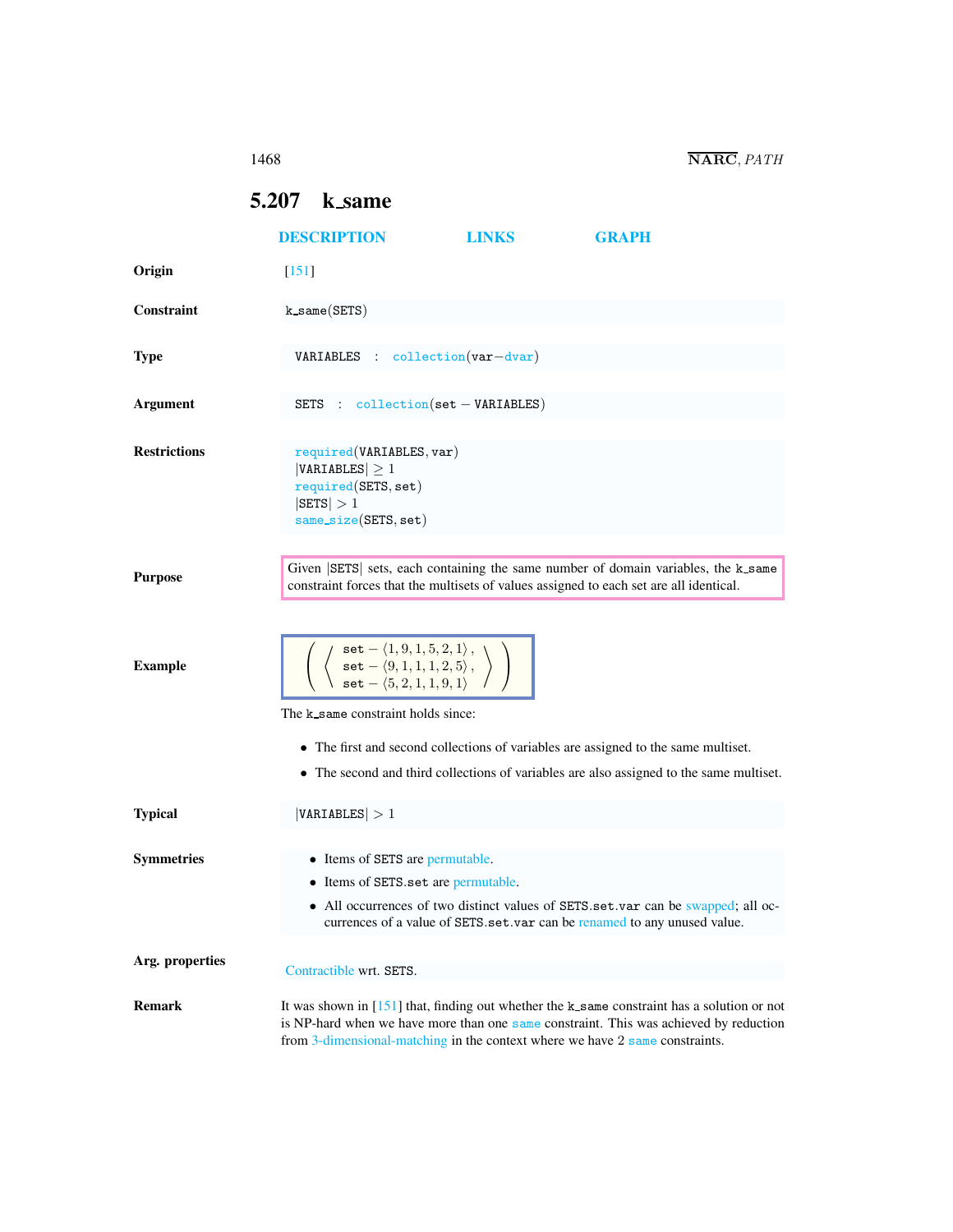## 20050808 1469

<span id="page-1-0"></span>

| See also        | common keyword:                                               | k_same_interval.                                                 | k_same_modulo. |  |  |
|-----------------|---------------------------------------------------------------|------------------------------------------------------------------|----------------|--|--|
|                 |                                                               | k_same_partition(system of constraints).                         |                |  |  |
|                 | implies: k_used_by.                                           |                                                                  |                |  |  |
|                 |                                                               | part of system of constraints: same.                             |                |  |  |
|                 | used in graph description: same.                              |                                                                  |                |  |  |
| <b>Keywords</b> |                                                               | <b>characteristic of a constraint:</b> sort based reformulation. |                |  |  |
|                 | <b>combinatorial object:</b> permutation, multiset.           |                                                                  |                |  |  |
|                 | <b>complexity:</b> 3-dimensional-matching.                    |                                                                  |                |  |  |
|                 | <b>constraint type:</b> system of constraints, decomposition. |                                                                  |                |  |  |
|                 | <b>modelling:</b> equality between multisets.                 |                                                                  |                |  |  |
|                 |                                                               |                                                                  |                |  |  |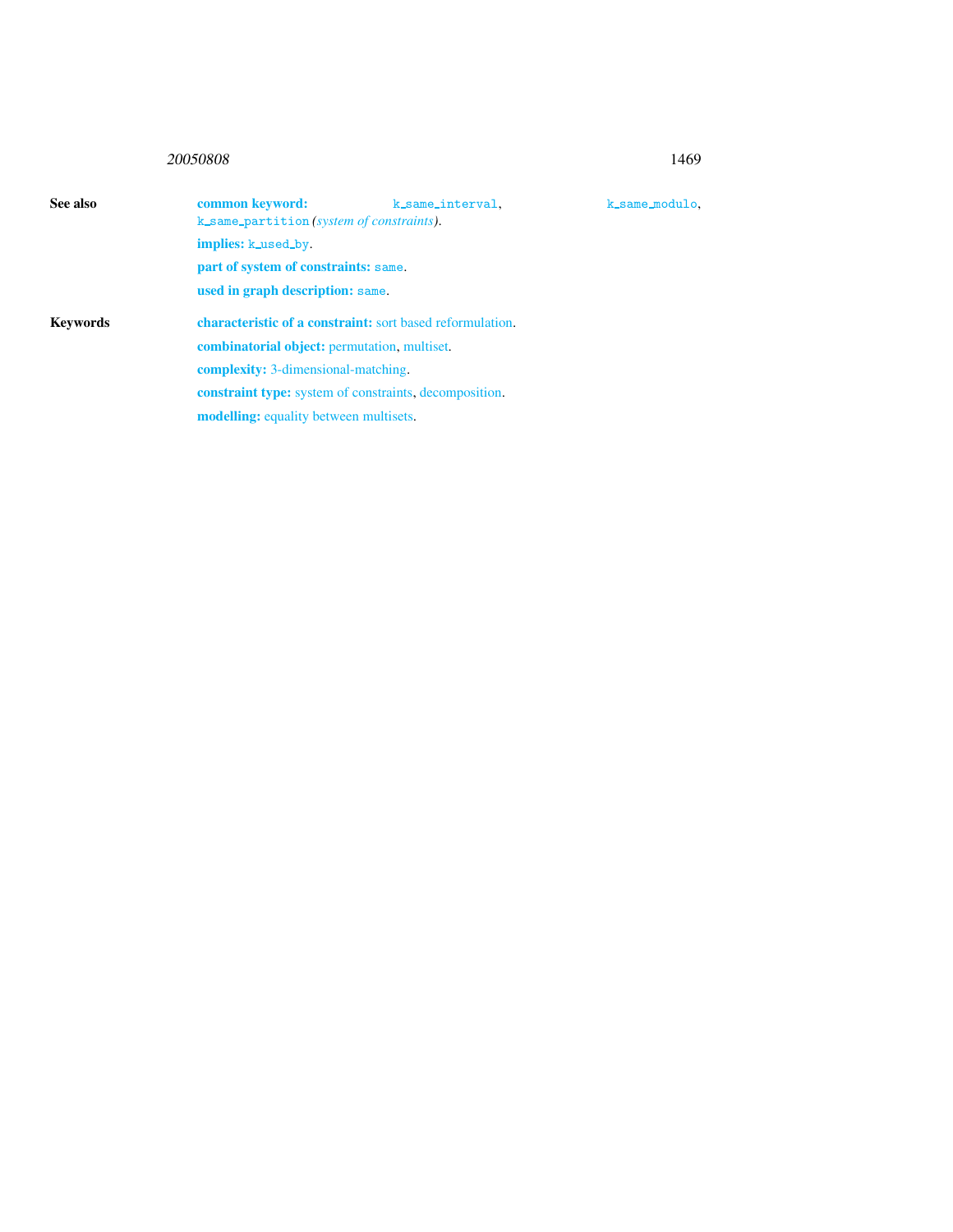<span id="page-2-0"></span>

| Arc input(s)         | <b>SETS</b>                           |
|----------------------|---------------------------------------|
| Arc generator        | $PATH \mapsto$ collection(set1, set2) |
| Arc arity            | 2                                     |
| Arc constraint $(s)$ | same(set1.set.set2.set)               |
| Graph property(ies)  | $NARC =  SETS  - 1$                   |
|                      |                                       |

Graph model Parts (A) and (B) of Figure [5.461](#page-2-1) respectively show the initial and final graph associated with the **Example** slot. To each vertex corresponds a collection of variables, while to each arc corresponds a same constraint.



<span id="page-2-1"></span>Figure 5.461: Initial and final graph of the k\_same constraint